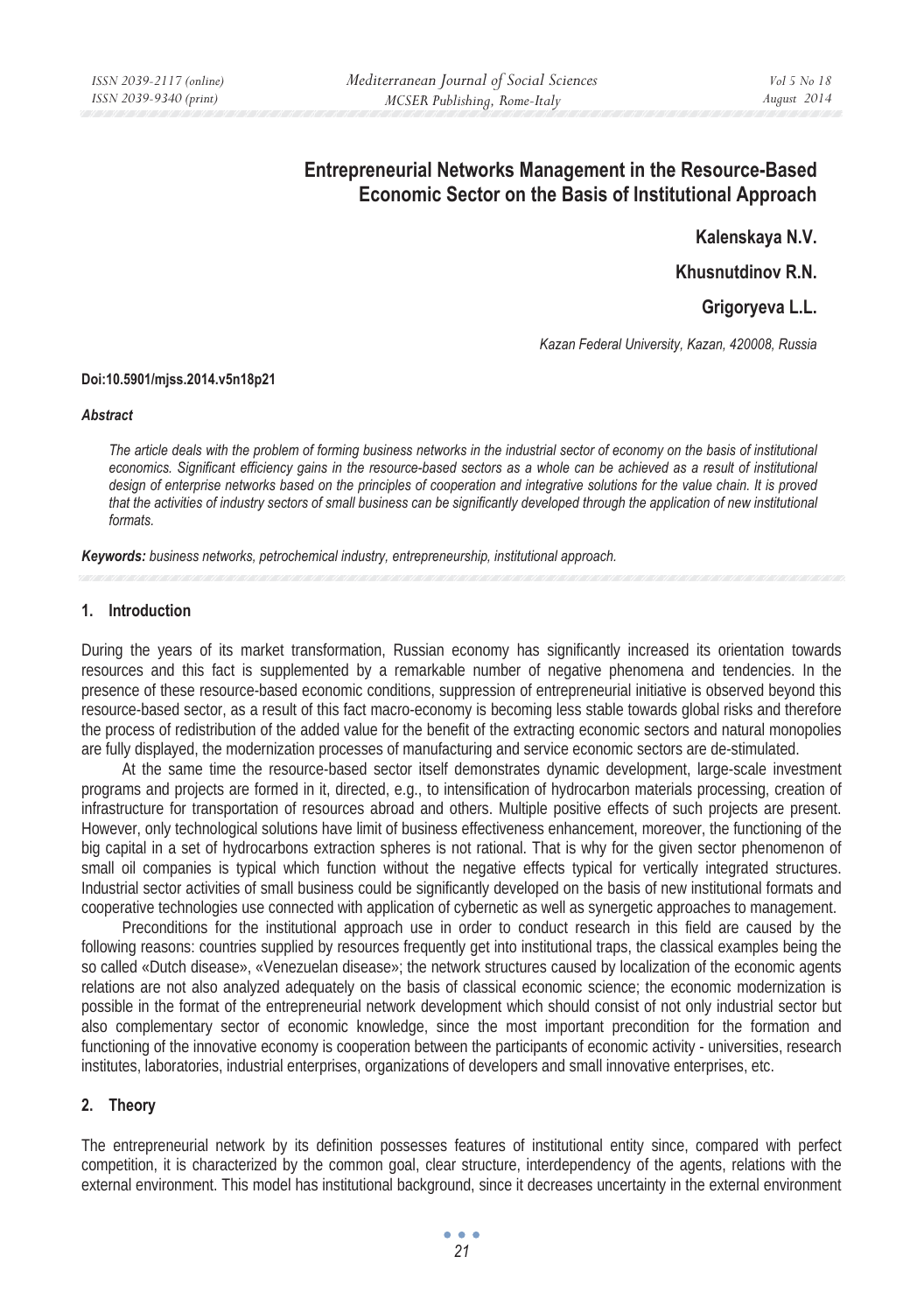| ISSN 2039-2117 (online) | Mediterranean Journal of Social Sciences | Vol 5 No 18 |
|-------------------------|------------------------------------------|-------------|
| ISSN 2039-9340 (print)  | MCSER Publishing, Rome-Italy             | August 2014 |

and transactional expenses of the market cooperation between the partners and, moreover, allows to provide flexibility of the network with the help of its elements structural configuration, to use achievements in the systematic approach in the form of integration between the industrial and territorial aspects, possibility of a broader use of infrastructural potential.

And the external efficiency of the entrepreneurial networks is influenced by the external environment which follows from the attribute of their openness and necessity to acquire production factors through the market mechanisms.

Taking into account the diversity of the relations and functional in the process of the added value creation, it is necessary to define the role of the entrepreneurial networks. We suppose that within the bounds of the above mentioned institutional approach the network type of the relations are in a large degree connected with the managing decisions and organizational innovations towards the reduction of transactional expenses. At the same time this approach is transformed in conditions of the resource-based economy where the small business share equals the functional as well as the service solutions, and entrepreneurial ability is aimed at profit extraction and creation of the value added in conditions of uneven distribution of resources. The entrepreneurial network relations in the given case stay not only in the sphere of «big business – small business» but also the sphere of «small business – small business», and also «small business – infrastructural networks».

The role of entrepreneurial networks in the resource-based economic sector is important, the entrepreneurial component being significant not only under conditions of Russian economy which is determined by universality of resources export model of economic development. At the same time for the resource-based sector itself two known in economic literature types of economic activity are urgent: the system of modules supposing the existence of large integrated and territorially isolated companies competing against each other in local markets, promoting horizontal integration and partly network type of entrepreneurial model for the branch with high fragmentarization of the values chain creation resulting in specialization of organizations and subsequent cooperative relations.

The resource-based sector in conditions of Russian economy can be developed within B2B sector (the network of extracting companies, service companies and suppliers). In a lower degree this concerns the network of consumers. The structure of oil and gas complex represents a set of vertically integrated structures of holding type, involving production and service enterprises and yet transformation of classical holdings into holding entrepreneurial structures which actively apply technological and managing entrepreneurial innovations.

Taking into account the existence of different countries participating in the processes of globalization, Russian specificity as an exporter of energy resources compared with the importers of resources is important. In the given sector low mobility and innovativeness of economy, underdeveloped service sector and low labor productivity are observed. Analyzed quantitative data indirectly prove the necessity of the competitive environment development for the basic natural resources (energetic) branches with the help of the entrepreneurial network, since Russian companies in regard to all natural resources branches are characterized by smaller net profits per each worker occupied in it. Restrictions of resources are the objective industrial preconditions for the development of entrepreneurial sector in oil industry: they are the exhaustion of unique and large fields, the increase of small fields share, the rise of remnant and hardly extractable reserves against a background of a sharp decrease in hydrocarbon reserves rise in the sub-soils of Russia. Therefore, a particular place in petroleum industry belongs to the phenomenon of small on the scale of economic activity type of enterprises. Their role is controversial and unequal for single regions of oil extraction.

#### **3. Results**

As a result of research on the entrepreneurial factors in conditions of Russian economy institutional problems are revealed: lack of the qualified personnel, unclearness of the economic situation, decrease in the use of information technologies, reduction of the medium-sized companies in their structure, consolidation of business as a whole in regard to larger enterprises, increase in cost of the entrepreneurial structures actives, though low technical equipment in manufacturing industries compared with the natural resources sector along with the fact of high stock market return. This and a number of other conditions prove the necessity of institutional solutions in the form of the entrepreneurial networks.

Activities by small petroleum companies require their perfection under conditions of the scale effect and small resources absence for realization of innovations. One way to solve this problem is to use organizational innovations and institutional approach directed to the provision of natural resources effect, specialization on services for big companies.

For the resource-based sector at the present time, the stimuli for introduction of innovative elaboration are being observed, and at the same time distribution of the stimuli in connection with the budget limitations are uneven. Big companies have notable resources but are not always interested in innovations because of the monopolistic position, small companies vise versa do not introduce high stimuli for innovations as a result of the lack of resources. This fact allows to speak about the existence of specialization in the innovative projects being brought into life. As a hypothesis,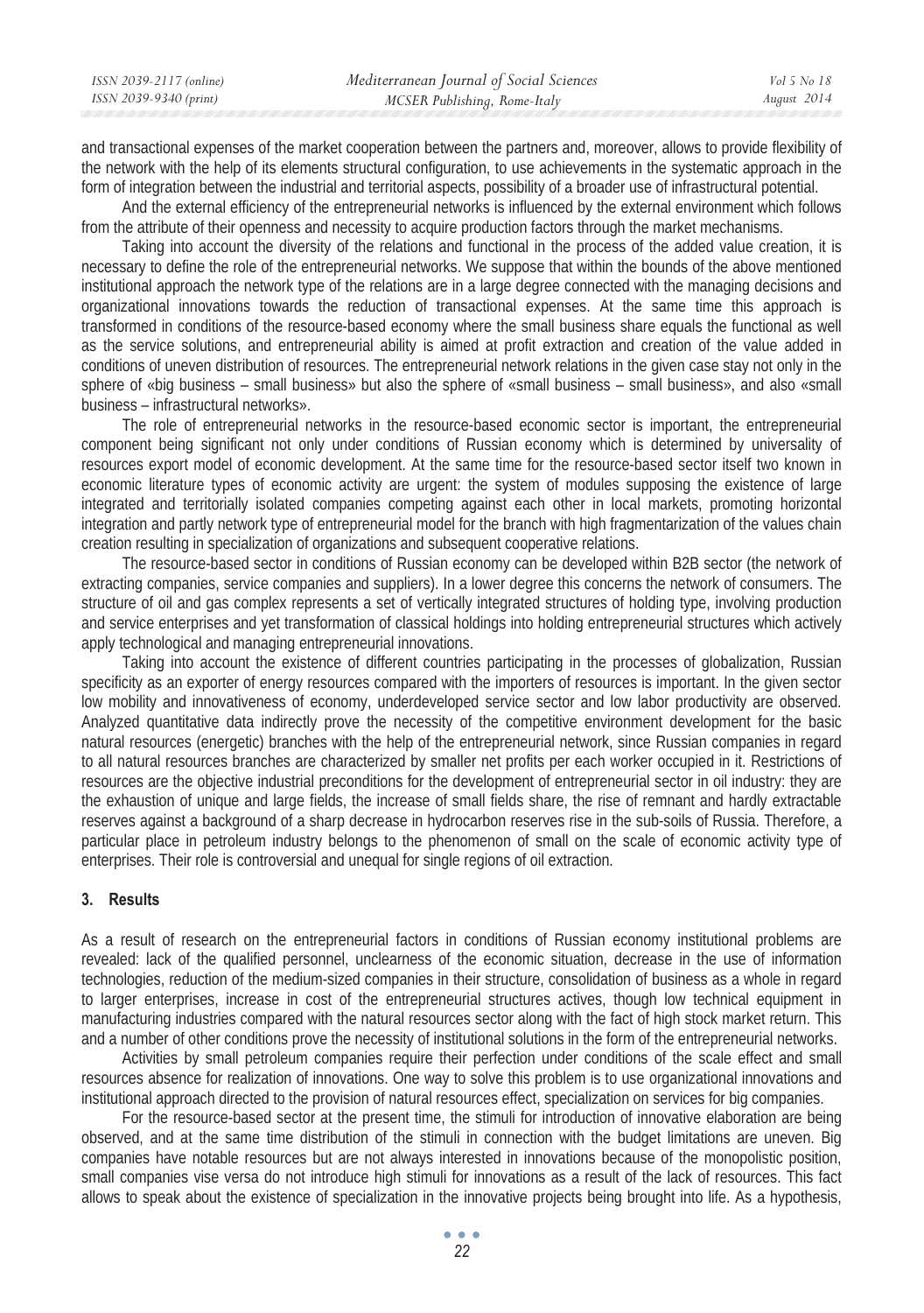| ISSN 2039-9340 (print)<br>MCSER Publishing, Rome-Italy | ISSN 2039-2117 (online) | Mediterranean Journal of Social Sciences | Vol 5 No 18 |
|--------------------------------------------------------|-------------------------|------------------------------------------|-------------|
|                                                        |                         |                                          | August 2014 |

small business is oriented towards the process innovations, big companies - to technological and products innovations. Thus, the existing mechanisms stimulating innovations require institutionalization aimed at receiving additional effects connected with it.

Analysis of the small petroleum business sector realized for enterprises of oil consortium in the Republic of Tatarstan allowed to make the following important conclusions: a factor for business stability is its production powers, cost of which fluctuated insignificantly, low stability stock of companies' profits; a tendency for enlargement of small business enterprises was outlined; analysis of the small business readiness to solve innovative problems of the natural resources sector showed unevenness of the enterprises innovative activity, which requires the development of the centers of key competences.

From our point of view, as the initial moments of modeling should be considered the following: firstly, the basic controversy in logics of Russian economy development – dominance of the resource-based sector among branches by share of the created added value, secondly, modeling of the institutional environment to enhance effectiveness of the sector on the basis of the three-spiral model of innovations. It is important to take into account the first circumstance while choosing the criterion for global optimum, the second one is an instrument for its achievement by the appropriate managing innovations. Moreover, the network solution allows to overcome limits of the two-spiral relations in the given sector because of the phenomenon of final return increase. We shall construct modeling on the basis of the generalization of data on functioning of small oil companies as satisfying the model's conditions.

The initial moment for institutionalization of the entrepreneurial networks in the resource-based economic sector, as we suppose, is research of the general qualities of small oil companies on the basis of hierarchic cluster analysis. As a result all companies are generalized in groups similar in parameters of functioning (picture 1). Economic sizes of the enterprises became defining for the grouping.

At the same time hypothesis on the existence of the connection of clusterization with the indices of a single unit's functioning efficiency is interesting, and we checked it after application of another method of multi-measure statistical analysis – the method of the main components.

## **4. Conclusions**

The conducted analysis allowed to reduce the matrix size of values up to the three components. Total contribution of these three components in dispersion of variables values equals 85% that corresponds to Pareto efficiency principle.

|                                | Cluster distances scale (Euclidean distances |                  |    |    |    | <b>Grouping by clusters</b>        |
|--------------------------------|----------------------------------------------|------------------|----|----|----|------------------------------------|
| CASE quared)<br>N <sub>2</sub> | 5                                            | 10 <sup>10</sup> | 15 | 20 | 25 |                                    |
| 12                             | $-+$                                         |                  |    |    |    | OAO "Elabuganeft"                  |
| 13                             | $+$                                          |                  |    |    |    | OAO "Akmai"                        |
| 14                             | $+ +$                                        |                  |    |    |    | OAO Nokratoil"                     |
| 11                             | $-+$ + $ -$ +                                |                  |    |    |    | OAO "Druzhbaneft"                  |
| 8                              | $+$                                          |                  |    |    |    |                                    |
| 9                              | $+ +$                                        |                  |    |    |    | OAO "Mellyaneft"                   |
| 10                             | $+$                                          |                  |    |    |    | ZAO "TNS-Razvitiye"                |
| 6                              | $+ +$                                        |                  |    |    |    | OAO "Kondurchaneft"                |
| 7                              | $-1 + 1 + 1 = 1$                             |                  |    |    |    | OAO "Bulgameft"                    |
| 5                              | $ + + +$                                     |                  |    |    |    | ZAO "Okhtin-oil"                   |
|                                |                                              |                  |    |    |    | OAO "Ideloil"                      |
| 4                              | -----+                                       |                  |    |    |    | OAO "Tatnefteprom"                 |
| 1                              | $+ + - +$                                    |                  |    |    |    | OAO "SMP -neftegas"                |
| $\overline{2}$                 |                                              |                  |    |    |    | OAO "Tatoilgas"                    |
| 3                              |                                              |                  |    |    |    | OAO "Tatnefteprom-<br>Zvuzeevneft" |

**Fig. 1.** Results of hierarchical cluster analysis (obtained by the author)

Interest from the point of definition of the resource proportions factors determining community of companies is the weight of each component in the dispersion in bold (table 1). The initial distribution of dispersion between the components was a sign of double exceeding of the first component over the second, and the second over the third. Resulted from rotation, the distributon of dispersion became more or less even: the first and the second components almost equaled contribution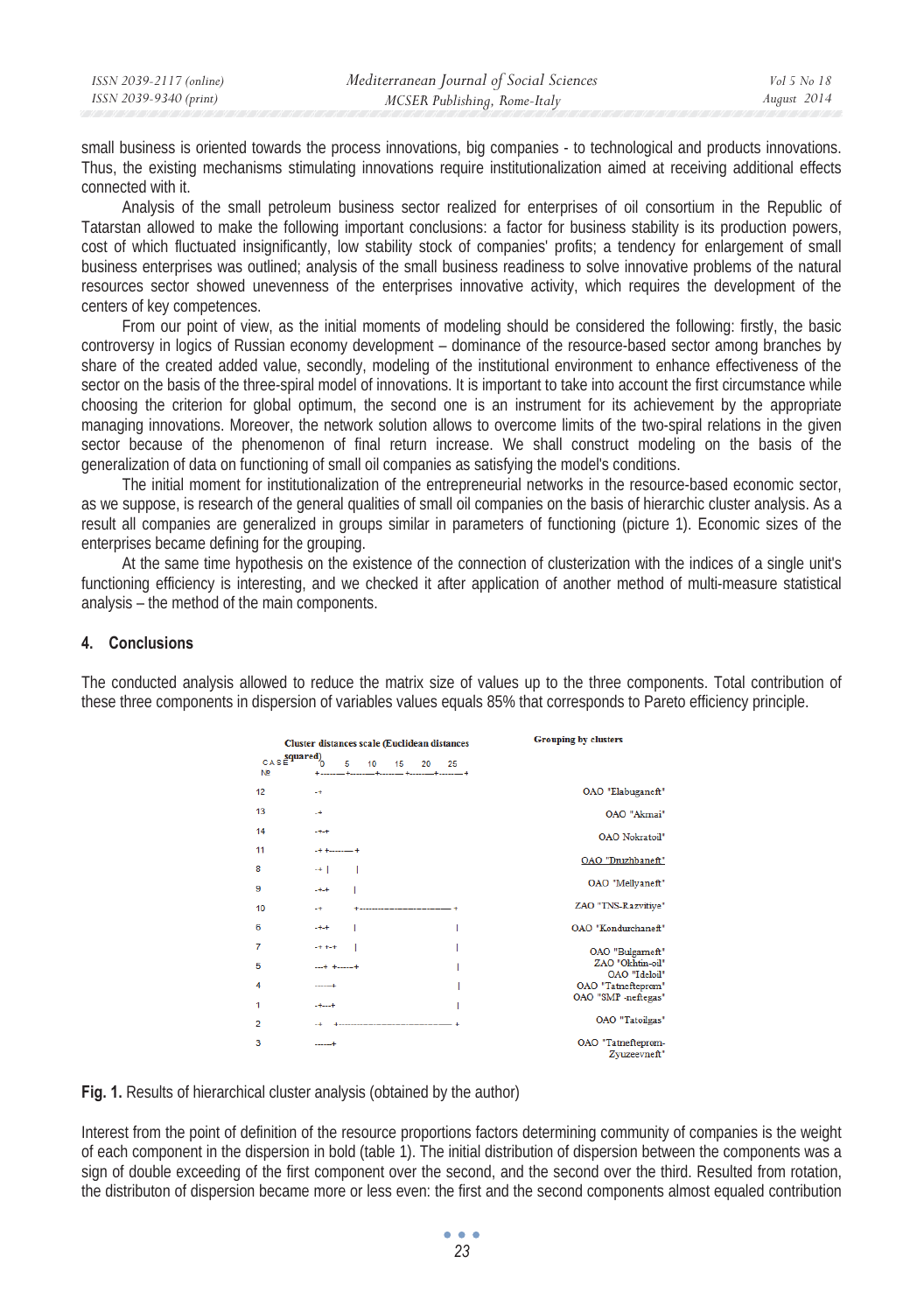to the total dispersion, and the third slightly increased its contribution.

| A) Matrix of the main components |           |                 |          | B) Component of the turned matrix |                                      |           |       |       |
|----------------------------------|-----------|-----------------|----------|-----------------------------------|--------------------------------------|-----------|-------|-------|
| Initial index                    | Component |                 |          |                                   | Initial index                        | Component |       |       |
|                                  |           |                 | 3        |                                   |                                      |           |       | 3     |
|                                  | 0,871     |                 |          |                                   | Stock return                         | 0.953     |       |       |
| Stock return                     | 0,844     |                 |          |                                   |                                      | 0.953     |       |       |
|                                  | 0.844     |                 |          |                                   |                                      | 0.924     |       |       |
| Production capital funds         | 0.786     |                 |          |                                   | Technology                           | 0.817     |       | 0.525 |
| rentability                      |           |                 |          |                                   | AV share                             | 0.734     |       |       |
| Sales rentability                | 0.775     |                 |          |                                   | Earnings                             |           | 0.944 |       |
| <b>CFR</b>                       | 0.743     |                 |          |                                   |                                      |           | 0.934 |       |
| Technology                       |           | $0.730 - 0.543$ |          |                                   | Profit                               |           |       |       |
| Profit                           | 0.708     | 0,623           |          |                                   | Production capital funds rentability |           | 0.880 |       |
| AV share                         | 0.537     |                 | $-0.502$ |                                   | <b>CFR</b>                           |           | 0.838 |       |
| <b>Quantity</b>                  |           | 0.828           |          |                                   | Sales rentability                    |           | 0,643 |       |
| Earnings                         | 0,657     | 0.684           |          |                                   | Quantity                             | $-0.524$  | 0,630 |       |
| Innovations                      |           |                 | 0.917    |                                   | Innovations                          |           |       | 0,936 |
| <b>Dispersion</b>                | 47,6      | 25,6            | 12,0     |                                   | <b>Dispersion</b>                    | 37,2      | 35,1  | 13,0  |

# **Table 1.** Results of the main components method

Newly obtained main components combine rather uniform initial indices. So, the first component integrated indices of the companies' functioning efficiency, among which are such important indices as the efficiency of the factors of production use (personnel, production funds, technologies, and precise indices of the formation of the value added per unit of personnel and the structure of earnings generally). Moreover, labor technologies enter the three components along with the innovation index that allows to aknowledge the thesis on the importance of integral service solutions in the given economic sector. That is why the first component could be named as «The efficiency of the entrepreneurial system» which is a part of the entrepreneurial network. The negative correlation between the quantity of the personnel and the first component is also interesting, and this fact indicates the importance of complex institutional solutions regarding companies' personnel within the entrepreneurial network.

The second component covers indices in a large degree caused by the scales of the entrepreneurial system functioning (earnings, profit, cost of noncurrent assets (assets outside of turnover), quantity of personnel) and indices of rentability of sales and funds derivative from them. That is why we shall name it «The provision of resources in the entrepreneurial system».

The third – the most important and not yet developed in conditions of Russian component – is «The innovative activity of the entrepreneurial system». We suppose that the problem of its development can not be solved by means of the separate entrepreneurial systems that is why the process of institutionalization and integration in light of this tendency of the development at the level of entrepreneurial networks is urgent.

As it was obtained from the conducted research the most important regulated parameter of the entrepreneurial network units functioning is the added value's share. Within the analysis of the choice of small oil companies, factors with extreme deviation were revealed which require special managing attention: quantity of the personnel and innovations. As a result of the correlation research it was exposed that resource factor does not have determining influence on the added value share, at the same time the efficiency of functioning is important for the provision of its high level. Since the efficiency of the resources extraction in the resource-based sector is closely connected with innovations, equation once again proves the importance of the entrepreneurial networks in the given economic sector. Moreover, on average the added value's share for small companies is higher than analogous index for large oil companies.

A set of preconditions revealed in the process of the conducted research was laid as a foundation for the anticipated environmental project stimulating the development of the competitive sector of the resource-based economy.

Fundamental preconditions for the institutional projecting are a set of theories which should be taken into account for the systematic approach to the problems being solved. Turning attention to the resource-based sector of economy and its development in the format of the entrepreneurial networks, it is necessary to considerate the achievements in Staple Theory, Sector Theory, Entrepreneurship Theories, Flexible Production Theory which are organically connected with the field of research being analyzed.

The purpose of the institutional projecting in the resource-based branch is stimulating positive - from the point of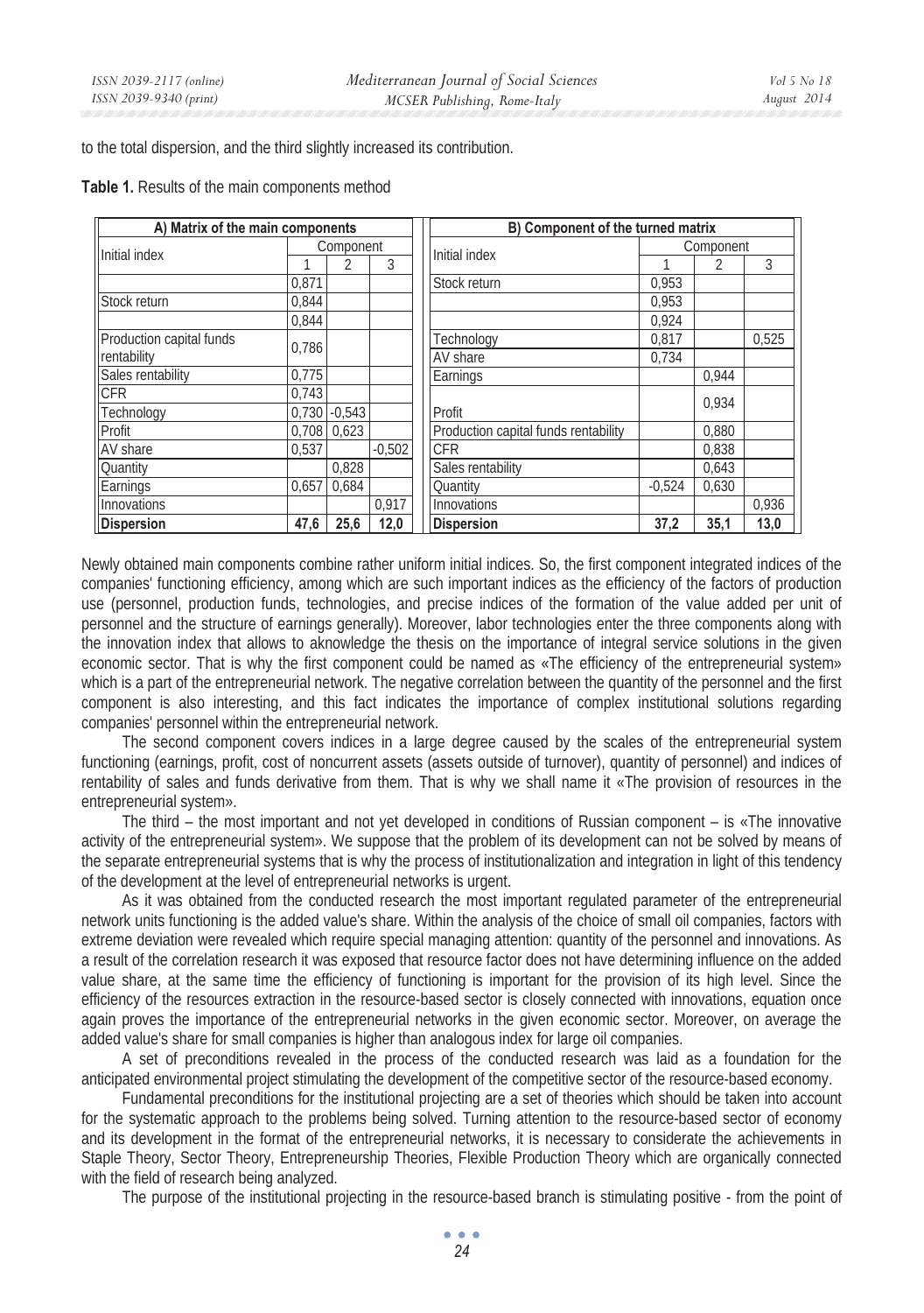| ISSN 2039-2117 (online) | Mediterranean Journal of Social Sciences | Vol 5 No 18 |
|-------------------------|------------------------------------------|-------------|
| ISSN 2039-9340 (print)  | MCSER Publishing, Rome-Italy             | August 2014 |

global optimum attributes of the resource-based sector - functioning and its separate parts. The entrepreneurial network was chosen as an object for projecting which, on the one hand, should be characterized by attributes of the developed competitive environment, on the other hand, more organized and inbuilt into mezzo-economic system of management being a variant of the cybernetic under-system unlike chaotically organized market relations.

In order to model the structure of the entrepreneurial network we shall use the equation of regression, prefacing which we shall analyze coefficients of variation aimed at the exposure of network activities indices requiring in the first place regulating and institutionalization of the approaches to management. Finally, we obtained the following economic mathematic model of the functioning efficiency of the entrepreneurial network agent in the resource-based economic sector (formula 1).

(1) AV share=79,93+3,95\*EES–1,95\*IAES

Where AV share – the added value's share in organization's earnings;

EES - integral index «Efficiency of the entrepreneurial system»;

IAES – integral index «Innovation activity of the entrepreneurial system».

The conducted activity modeling of the typical representative in the entrepreneurial network in the resource-based economic sector allows to bring into life the institutional projecting of infrastructural units stimulating their development. In the thesis characteristic features of the sphere being projected and managing technologies of the projecting provision were suggested.

## **References**

Bagautdinova N.G., Gafurov I.R., Kalenskaya N.V., NovenkovaA.Z Territorial Marketing as Successful Strategy for Regional Development. 3rd Annual International Conference Qualitative and Quantitative Economics Research (QQE 2013): 18-23, 2013.

Bagautdinova N.G., Gafurov I.R., Kalenskaya N.V., Novenkova A.Z. The Regional Development Strategy Based on Territorial Marketing (The Case of Russia) . World Applied Sciences Journal 18 (Special Issue of Economics): 179-184, 2012;

- Melnik A.N., Mustafina O.N. The Organization of Russian Power Market in Modern Conditions // Middle-East Journal of Scientific Research 13. - 2013. - P. 91-94.
- Bagautdinova N.G, Sarkin A.V., Averyanov B.A., Arzhantseva N. The Consept of "New" Paternalism and Its Realisation within The State Regualtion of Econom// Mediterranean Journal of Social Sciences.- Vol.5, No12, (2014)-pp.27-32.

Hanssens, H., Derudder, B., Witlox, F. Are advanced producer services connectors for regional economies? An exploration of the geographies of advanced producer service procurement in Belgium // Geoforum, 2013. pp. 12-21.

Bagautdinova N.G, Sabitov N.H, Salakhov B.R.,. Shakhnina I.Z Regional Banks in the System of Government Regulation of Economy// Mediterranean Journal of Social Sciences.- Vol.5, No12, (2014)-pp.39-42.

Huning, S., Naumann, M., Bens, O., Hüttl, R.F. Transformations of modern infrastructure planning in rural regions: The case of water infrastructures in Brandenburg, Germany // European Planning Studies19 (8) , 2011. pp. 1499-1516

Melnik A.N., Lukishina L.V., Khabibrakhmanov R.R. Methodological Foundations of the Formation of the Energy Strategy of an Enterprise // World Applied Sciences Journal. 2013. v. 23 (8). Pp. 1085-1089.

 Bagautdinova N.G., Tsaregorodtsev E., Kulalayeva I., Arzhantseva N. Assessment of Mutual Probabilistic Influence of Volatility of Official Price for Precious Metals on the Market Value of the Bi-Currency Basket// Mediterranean Journal of Social Sciences.- Vol.5, No12, (2014)-pp.33-38.

 Sadriev A.R. Problems and prospects of networking mechanism using in energy systems innovation development // Middle-East Journal of Scientific Research. - 2013. V. 17 (10). - pp. 1453-1456.

Panasyuk M.V., Pudovik E.M., Sabirova M.E.. 2013. Optimization of regional passenger bus traffic network // Procedia Economic and finance. Volume 5, pp. 589-596.

Huning, S., Naumann, M., Bens, O., Hüttl, R.F. Transformations of modern infrastructure planning in rural regions: The case of water infrastructures in Brandenburg, Germany // European Planning Studies19 (8) , 2011. pp. 1499-1516

Parr, J.B. The Regional Economy, Spatial Structure and Regional Urban Systems // Regional Studies. 2013.